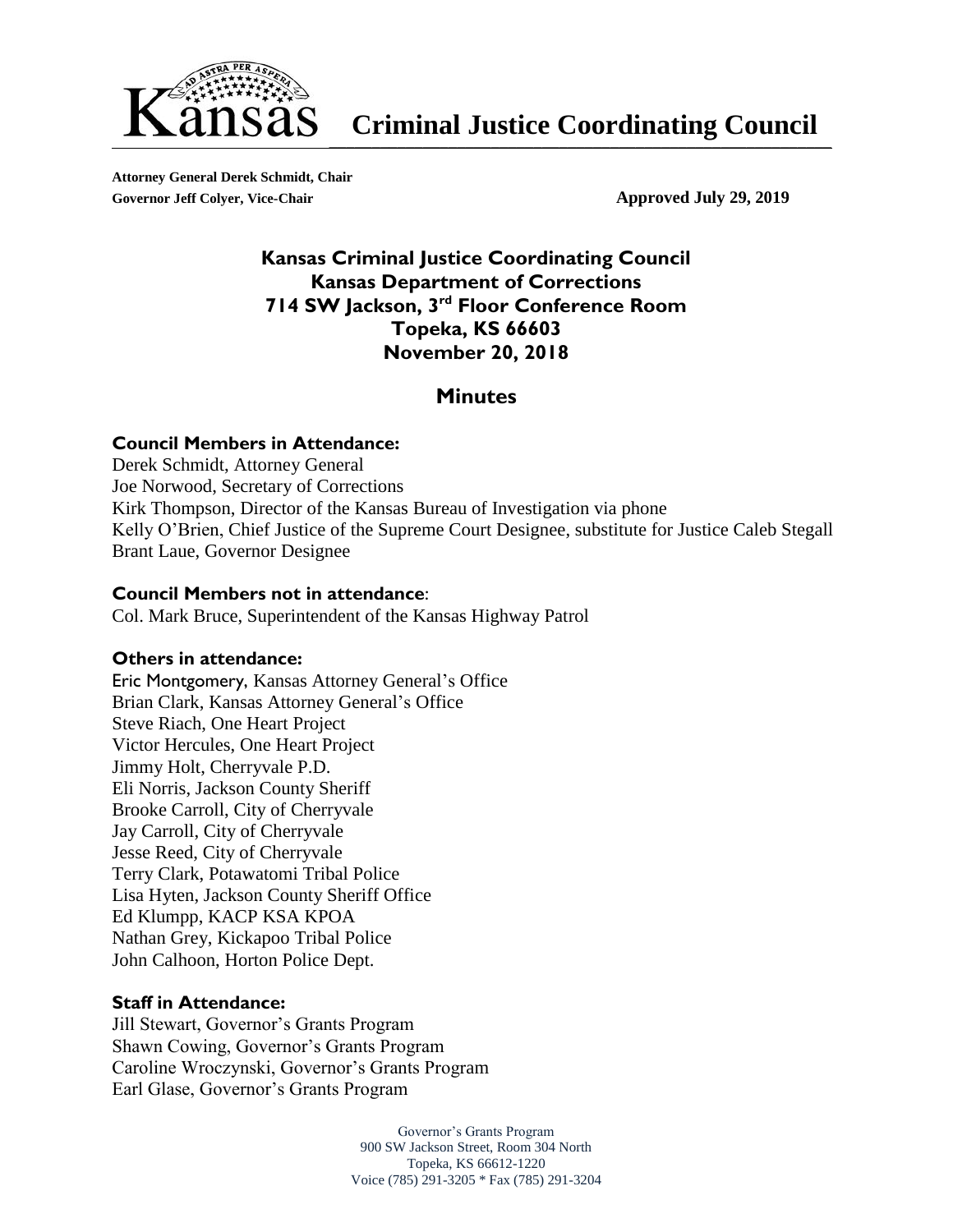

**Attorney General Derek Schmidt, Chair** Governor Jeff Colyer, Vice-Chair **Approved July 29, 2019** 

### **Welcome**

Chair Schmidt called the meeting to order at 9:01 a.m. and welcomed all in attendance.

### **August 20, 2018, Minutes**

Director Thompson requested one correction to the minutes, that he was in attendance via phone, and not in person.

Chair Schmidt made a motion to approve the August 20, 2018, minutes with correction. Mr. Norwood seconded the motion and it passed unanimously.

### **Review of FY 2019 JAG Applications**

Mr. Cowing introduced the Kansas Governor's Grant's Program (KGGP) staff and explained that while the Council met in 2017 to discuss the 2017 allocations for approval of grant funds, federal dollars were not released until the end of the grant year. Moving forward for approvals, fund from 2015, 2016, 2017, 2018, and 2019 are available. Mr. Cowing explained that there were 45 applications requesting \$4,628,890.00 and there is \$3.7 million available to award. An explanation of the documents provided to the council for use in reviewing applications was given. One document contained projects that were approved last year and another document with new applicants. The council discussed if they could bulk motion to approve each of the 49 items minus those where the scope has changed for 2018, or bulk approve those that had prior approval. The council decided that they would need to go through each application, regardless and began review with the document containing the approved applicants from 2017. Chair Schmidt began the review with the document of applications that had been approved in 2017.

Application 1: Mr. Glase noted the cost difference from 2017 to 2018 application is a change in cost of equipment. A representative from Brown County Sheriff's Office was present and confirmed that that was the only change in application. Mr. Laue made a motion to approve at the 2019 level. Director Thompson seconded. Motion carried.

Application 2: A representative of the Horton Police Department present noted that the equipment costs had increased and were because of the change in model of computers and tasers. Mr. Laue made a motion to approve at the 2019 level. Director Thompson seconded. Motion carried

Application 6: Mr. Glase noted the change in the application was the addition of a surveillance office. Mr. Laue moved to approve at 2019 level. Director Thompson seconded. Motion passed.

App 8: Director Thompson noted the difference in cost and the staff comment on the application notes in the document. Representatives from Jackson County Sheriff's office were present, and Eli Norris commented that the scope was the same, but the equipment was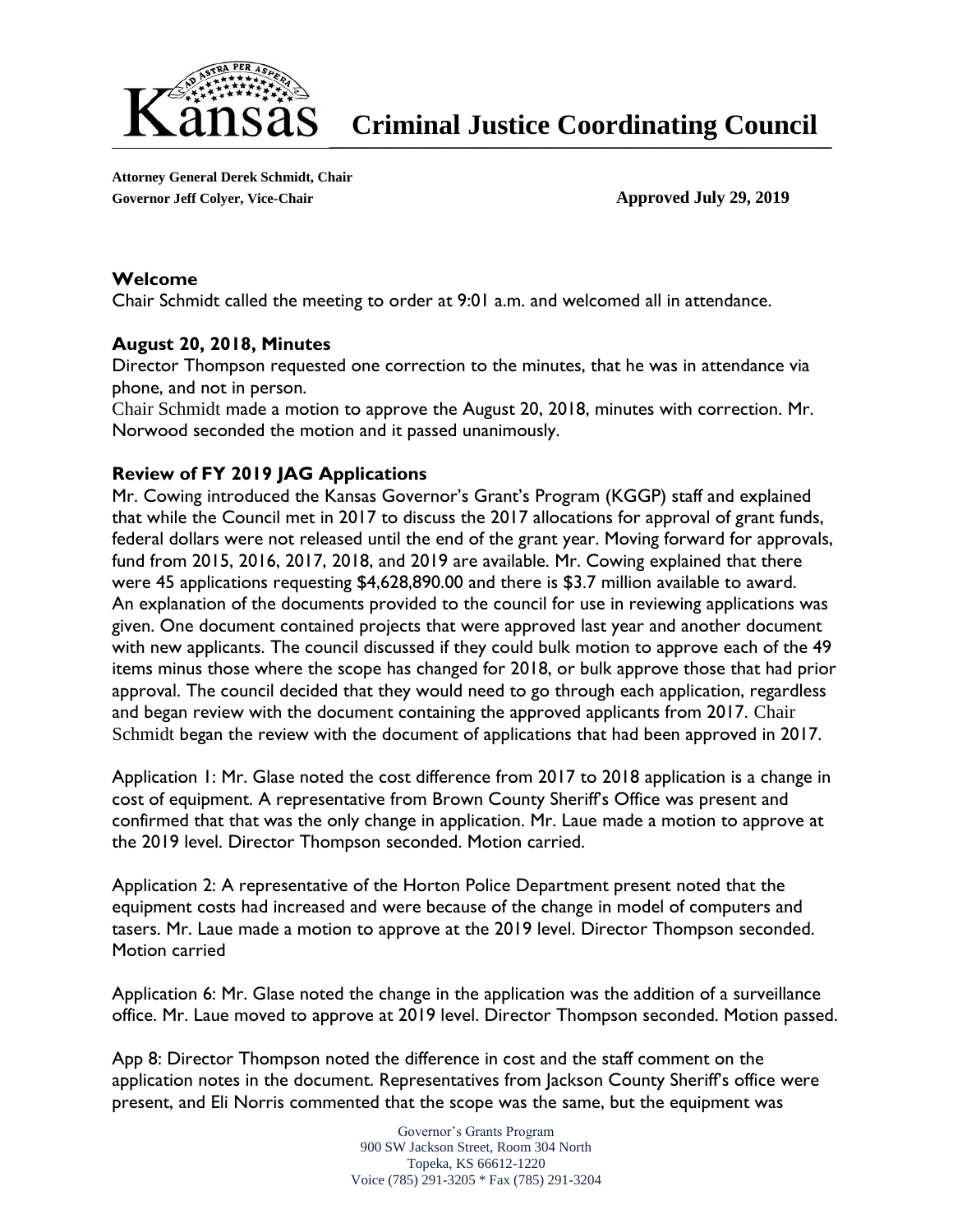

**Attorney General Derek Schmidt, Chair** Governor Jeff Colyer, Vice-Chair **Approved July 29, 2019** 

different. There was a question on what the amount would be with the match included. Ms. Stewart said she could get those numbers, but it would be a moment. There was further discussion on reviewers' comments. Chair Schmidt decided to pass over this application and review it again after the break and the numbers could be sorted out.

App 10: Noted that there was only a difference in equipment cost. Mr. Laue moved to approve at 2019 level. Director Thompson seconded. Motion carried.

App 11: There was discussion on the difference in the amount requested and the amount that was approved in 2017. KGGP staff noted that the costs were prorated in 2017 and that personnel costs were different as well. Mr. Laue moved to approve at \$68,414, which would be enough to fund one position. Mr. Norwood seconded. Discussion on movement: Ms. Stewart noted that it would need to be prorated for the start of December  $1<sup>st</sup>$ . It was recommended that funding would be to fill it for the most. Motion carried.

App 13: Mr. Glase noted the increase was for the addition of a position from the 2018 application. A representative of One Heart Project was invited to speak. Mr. Hercules explained that the need for the position was because of the increase of number of kids they are helping and increased ten-fold and they need additional support. Director Thompson there was a concern on supplanting and if that had been resolved. There was discussion with the KGGP staff on the supplanting. Mr. Norwood asked Mr. Hercules if they had looked at work with the counties for grants from the Evidence Based Program and Mr. Hercules said they had not. After further discussion on the positions, Chair Schmidt made the decision to pass over at this time and to come back after more numbers could be presented by KGGP staff.

App 15: Mr. Cowing mentioned that Brothers in Blue Reentry was still struggling but doing their best to keep goals and objectives and overall do their best to manage their grants. The KGGP staff suggests a proration for the position. Mr. Norwood noted that they have an active role in a number of facilities and are active in fundraising to help as well. Mr. Laue moved to fund at \$140,107. Mr. O'Brien seconded. Motion carried.

App 17: Mr. Glase noted that there was a change of scope to the application, but nothing of note otherwise. Mr. Laue moved to fund at \$41,434. Director Thompson seconded. Motion carried.

App 19: KGGP staff explained the increase for cost over time. Director Thompson moved to approve at 2019 level. Mr. Norwood seconded. Motion carried.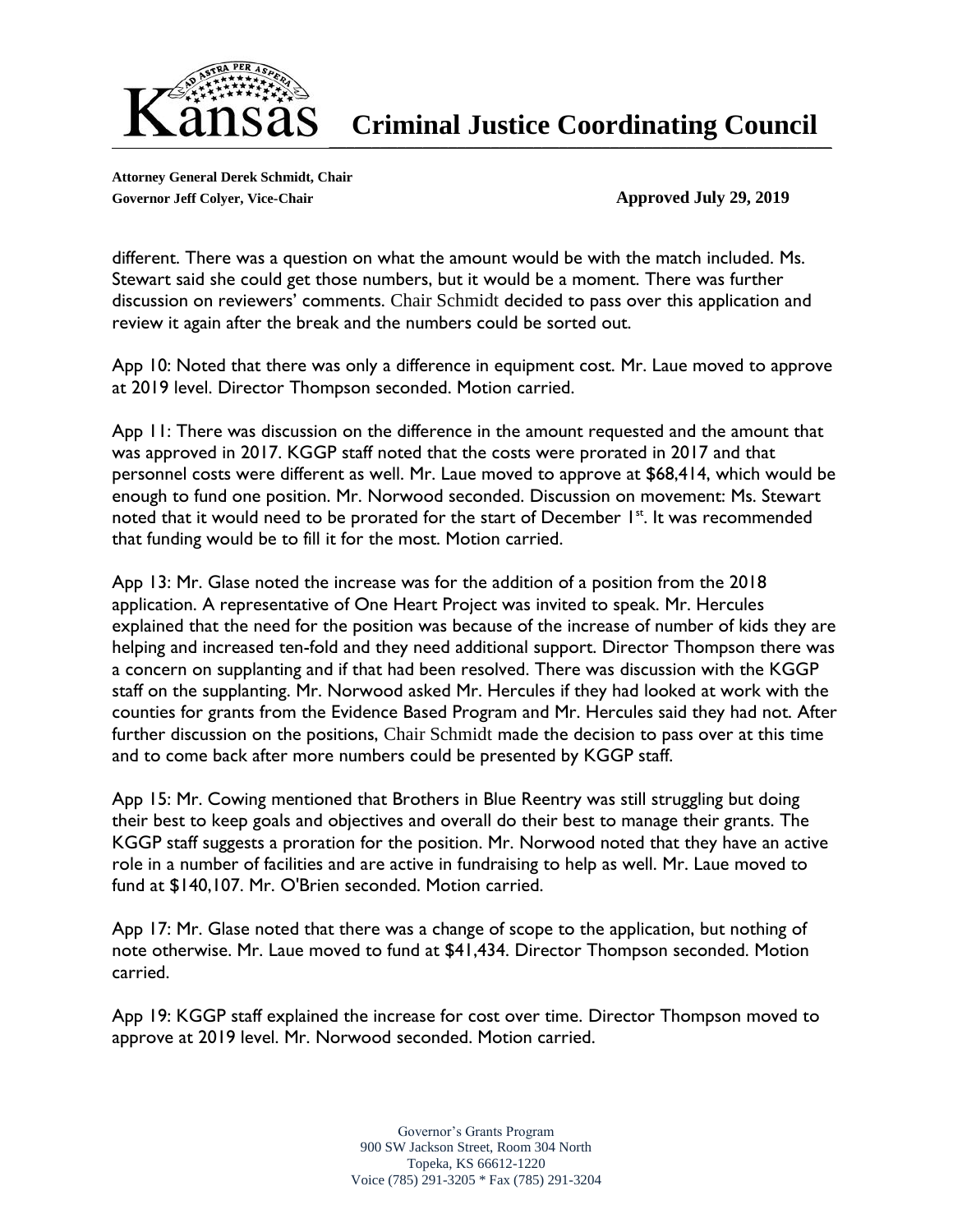

**Attorney General Derek Schmidt, Chair** Governor Jeff Colyer, Vice-Chair **Approved July 29, 2019** 

App 20: Council asked for reasoning in amount requested. Mr. Glase explained it was the equipment request, they are requesting a different brand and the cost went up on other items. Director Thompson moved to approve at 2019 lever. Mr. O'Brien seconded. Motion carried.

App 23: KGGP explained the application addressed a change and staff and different equipment. Mr. Laue moved to approve at the staff recommended amount of \$62,655. Mr. O'Brien seconded. Motion carried.

App 24: Mr. Laue moved to approve at \$48,881 level. Mr. O'Brien seconded. Motion carried.

App 25: Discussion on increase of request. Mr. Glase explained it was for material cost change in project, increase in training costs, and travel costs except for DOJ. Director Thompson moved to go with approved request from last year for \$21,375. Mr. Cowing mentioned the staff recommended amount was \$25436 if prorated. Mr. Laue moved to go with staff recommended level of \$25,436. Director Thompson seconded. Motion carried.

App 26: Mr. Glase was asked to discuss application. Mr. Glase explained that it was for travel and trainers to come in and that this request was not on their last application. New and old equipment requests for CAD server, hardware and software configuring, and for licensing. Mr. Laue moved to approve at 2018 level. Mr. O'Brien seconded. Motion carried.

App 31: KGGP staff explained the increase was for salary and fringe costs. Mr. Laue moved to approve at 2019 level. Mr. Norwood seconded. Motion carried.

App 32: KGGP staff clarified that amount request difference was for equipment costs. There was not travel and training and third-party products approved. Mr. Cowing informed the council that the staff recommendation was for \$66,230. Ms. Stewart shared that they did not provide any budgeting detail. Chair Schmidt noted that it is an amount less than what was approved last time and the Council could use last approved amount. Mr. Laue moved to fund at \$73,380. Mr. O'Brien seconded. Motion carried.

App 34: Mr. Glase explained the request increase was for a change in equipment, including fingerprint kits and funding for the creation of a Victims' Service Center: chairs, tables, changes to the building Mr. Glase clarified that infrastructure is not approved under JAG. It was discussed on if the application needed to be discussed since some of the application is not even eligible for JAG? The Council and KGGP staff agreed it was, because of the other items that were. Director Thompson stated that looking at had been decided prior and what we could fund, so moved to approve funding of \$179,100 with a caveat that if more funds were available after reviewing all applications, there would be a possibility of adding more. Mr. Norwood seconded. Motion carried.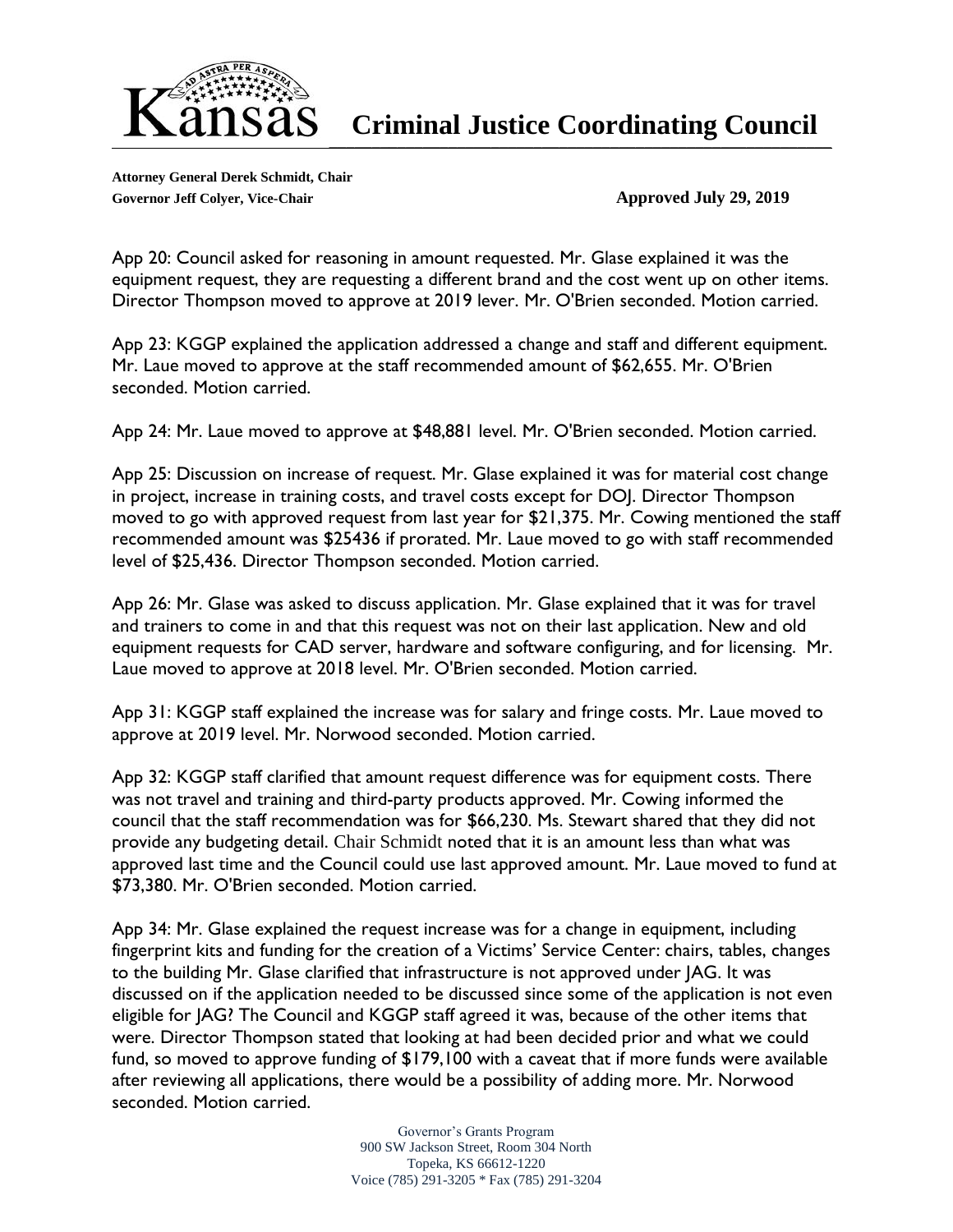

**Attorney General Derek Schmidt, Chair Governor Jeff Colyer, Vice-Chair Approved July 29, 2019**

App 35: Mr. Laue moved to fund at staff recommended amount of \$63,771. Mr. Norwood seconded. Motion carried.

App 39: Council asked for clarification. Mr. Glase explained it was for all staff, including forensic nursing, and for contracting to review results. Director Thompson moved to fund at staff recommended amount of \$173,991. Mr. Laue seconded. Motion carried.

App 40: Chair Schmidt asked Mr. Norwood if the KSDOC get everything they wanted. Mr. Norwood responded no. They are looking to increase their Batterers Intervention Program and add a position. Mr. Cowing stated that they would prorate the position to 10 months. Mr. Laue moved to fund at staff recommended amount of \$191,982. Director Thompson seconded. Mr. Norwood abstained from voting. Motion carried.

App 42: Mr. Glase stated there was a change in cost and amount of equipment requested. Mr. Laue moved to approve at 2019 level. Director Thompson seconded. Motion carried.

App 43: Mr. Laue moved to approve at 2019 level. Mr. Norwood seconded. Motion carried.

App 45: There was discussion on the amount from 2017 being what was left. Discussion on what could be covered in 2018. Director Thompson moved to go with staff suggested amount of \$169,971. Mr. Norwood seconded. Motion carried.

Chair Schmidt addressed Ed Klumpp and asked him if he felt the Council had been fair in their decisions to this point. Mr. Klumpp thanked the Council for their time and concurred that the decisions had been fair.

The Council called for a recess at 10 a.m. to give Ms. Stewart and KGGP staff a chance to run current numbers based on decisions so far today and offer those in attendance a break and to reconvene at 10:20.

Chair Schmidt asked Ms. Stewart for an update on funds available after the first half of the day's meeting. With those numbers discussion went back to applications 8 and 13. Ms. Stewart moved that application 8 be funded at \$70,623. Mr. Norwood seconded. Motion passed.

With discussion moving back to application 13, Mr. Glase stated that the positions stated in the application would be new positions, so there would be no supplanting. Mr. Cowing said it would be \$222,742 with prorating. Mr. O'Brien verified that the positions were not hired, but that they did have applicants in mind and named to hire if funded. There was further discussion on two new positions, whether to consider the positions as a new, separate request, and that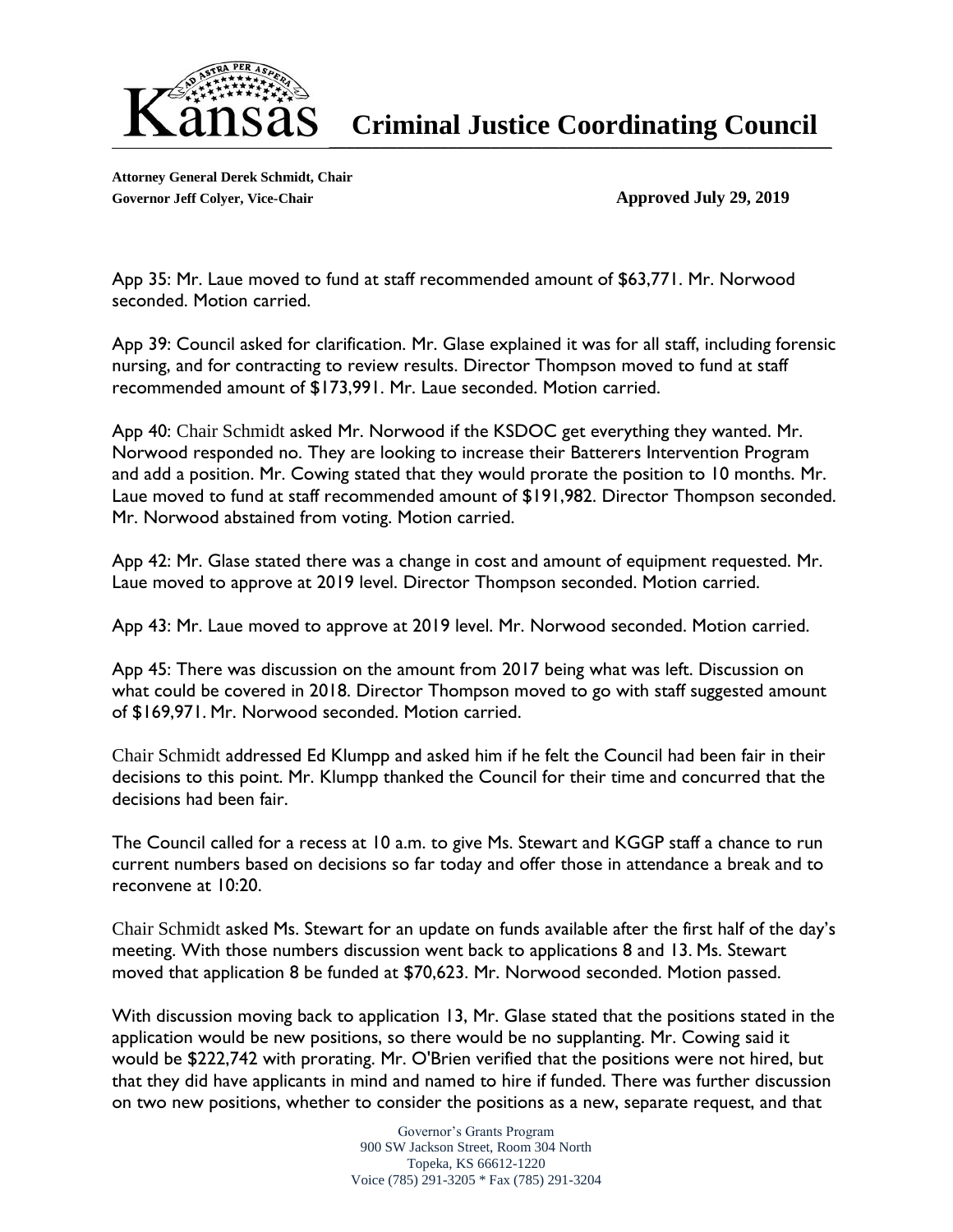

**Attorney General Derek Schmidt, Chair** Governor Jeff Colyer, Vice-Chair **Approved July 29, 2019** 

staff recommendation amount only includes one or both positions filled, and if they are prorated. Director Thompson suggested a motion to approve the one application at \$132,830 and then review the two positions in a new request. Mr. Hercules from One Heart Project stated that the 2017 application was for ten times fewer kids then what they are currently asking for in 2018. Chair Schmidt explained that the Council would approve the base level and assured that the Council would come back to the funding of the positions. Director Thompson moved for funding of \$132,830 and will refer to the additional funding of positions after further discussion. Mr. Norwood seconded. Motion carried.

Director Thompson requested further discussion on application 26. Director Thompson informed the Council that over the break he was informed that with application 26, that if the Council removed a piece of the project, that it would not work. Moved to reconsider amount to that of the grant request. Mr. O'Brien seconded. Motion carried. Discussion was held by the Council. Director Thompson moved that the Council approve the requested amount with appropriate amount deducted by KGGP staff for travel. Mr. O'Brien seconded. Motion carried.

Chair Schmidt asked for an update on funds still available to disperse and how much needs to go to non-state agencies. KGGP explained that they would need a little time to add up with the thresholds based on the Advisory Council's recommendation, but there was \$1,707683.00 left to divvy out if everything was obligated today. Discussion was held on amount needed to cover all applications in the full/full category.

While KGGP staff worked on possibly outcomes Mr. Klumpp asked the Council to explain what was happening for the other attendees in the audience. Chair Schmidt explained the documents that the Council and KGGP staff had and the plan to go through them.

Mr. Cowing shared that there was \$423,326 and calculating staff recommendations they would have \$407,513.

Chair Schmidt addressed the council with what their pleasure would be for the seven applications on the full/full list. Mr. Laue moved to approve all seven at staff recommended levels. Mr. O'Brien seconded. Mr. Norwood abstained from voting because DOC was in the batch of seven. Discussion was had where Director Thompson wanted to make sure the council was aware that Lansing PD's application was substantially incomplete. Mr. Glase explained that the nature of the incomplete was due to format of application, lack of activity, time frames, and headings and it was very short. Director Thompson mentioned that they are trying to get records delivered into the KBI depository. Discussion was held on grantees needing to be compliant with the KBI to receive funding and that Director Thompson would make note of them when they are being considered.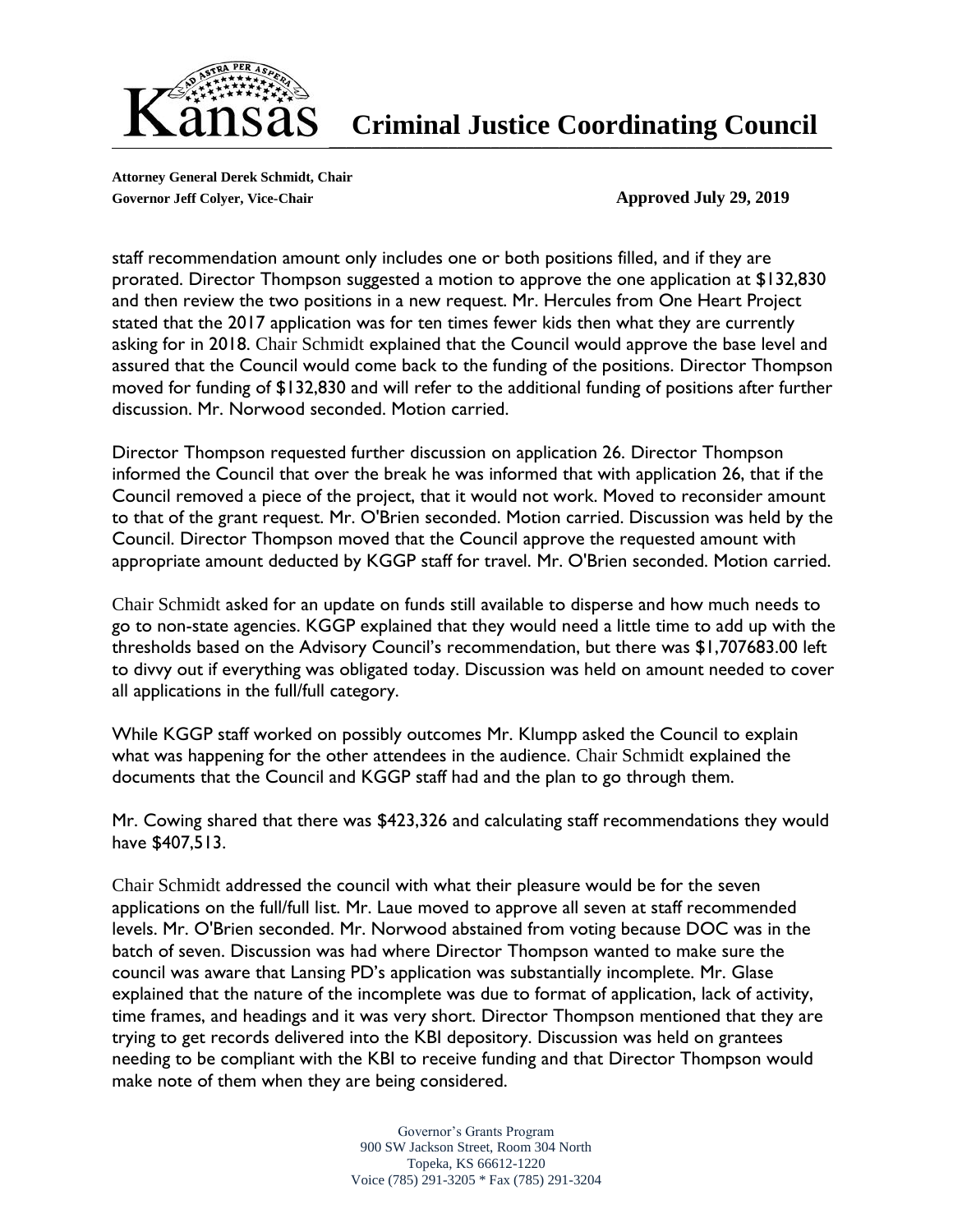

**Attorney General Derek Schmidt, Chair Governor Jeff Colyer, Vice-Chair Approved July 29, 2019**

Chair Schmidt reminded the Council that the motion was still out to approve all seven of the full/full at the staff recommendation. Mr. O'Brien addressed the application missing information and if KGGP sends it back to them if they are missing things. Mr. Laue made the suggestion to send the application back to Lansing and have them update and complete the application. Chair Schmidt modified his motion to spend \$407,513 on the seven with the staff recommended levels contingent with staff contacting Lansing PD and Lansing PD correcting their application. Mr. Norwood abstained from voting.

Chair Schmidt requested what funding would be left if Council approved all seven and moved discussion to the five applications left in the full/partial until Ms. Stewart could provide that number.

App 5: Mr. Glase explained it was the same application as last year. Not sent for additional review for tower because of infrastructure limitations issue. They are asking for materials to put on the tower, which is already up, in this application instead.

App 12: Council asked why application was noted as incomplete and Mr. Glase explained it was because there was no executive summary, they didn't follow format, and no headings.

App 22: Application is asking for body cameras, it is missing federal certification forms, however. Mr. Carroll, of Cherryvale Police Department, explained that the police dept and fire department are working together to meet the needs of the community. The application is asking for scanners, upgrade on cameras, and will work on federal certification forms. Director Thompson stated that they were in KBI compliance.

App 38: Mr. Glase explained this application was for training for trauma informed response.

App 44: Mr. Glase discussed how this application was for equipment for the department to transfer to an 800 MHz radio system, but that the application was missing everything. Mr. Cowing stated that it only had a narrative and was missing all other requirements. There would be nothing for them to go back and fix because it would mean they would basically have to submit a new application.

Chair Schmidt checked in with Ms. Stewart to see if she had any updated numbers and she stated that for the seven full/full with the differenced for applications 13 and 25 would be \$405,772 at requested amount. With those numbers Chair Schmidt opened discussion with the Council to approve all seven again or do something else. Mr. Laue moved to approve additional under full/partial with the exception of Wellington (Application 44). Director Thompson seconded. Chair Schmidt walked through all amounts. Motion carried.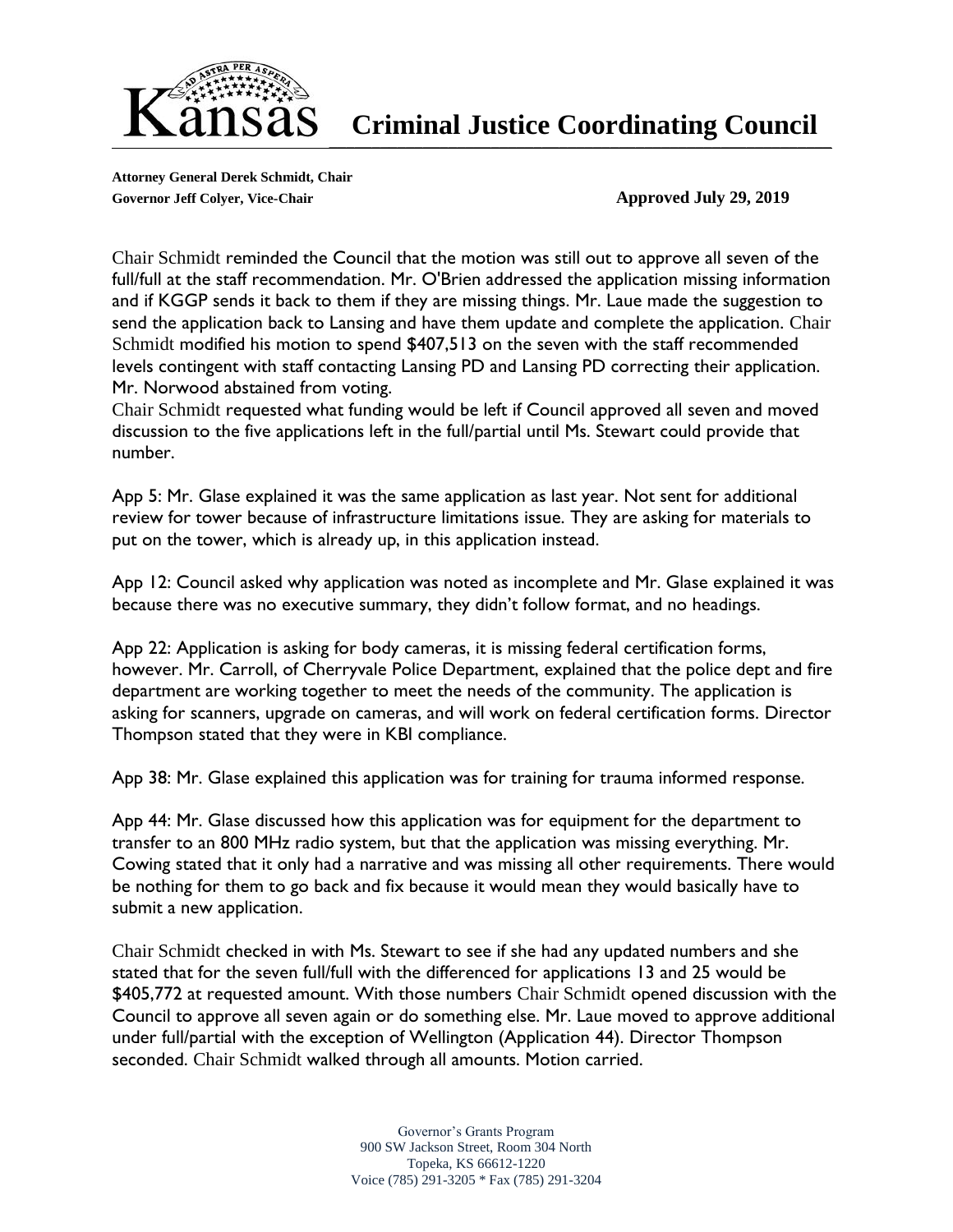

**Attorney General Derek Schmidt, Chair Governor Jeff Colyer, Vice-Chair Approved July 29, 2019**

Discussion was held on next batch of applications while Ms. Stewart worked on updated numbers. Director Thompson noticed that application 30 in deny/deny it looks like they gave the whole department's budget and they are really only asking for \$24,000. The Council and KGGP staff agreed that was a fair way to interpret the application.

App 3: Mr. Glase stated that the application is asking for rifles, uniforms, cars, training, cameras, and computers. The cars are not allowable under JAG. The training is for long range rifles. A representative of the Kickapoo Tribal Police, Mr. Gray, addressed the Council. He explained that they had originally asked for these at the Federal level and was told to ask at the State level. They have equipment but need to be in compliance, so they need the training. Computers are broken down and not working. Everything in the department is outdated and they are trying to bring things up to date. It was mentioned that the application also is asking for \$22,000 for ATVs, and the Council again addressed that they cannot cover costs for vehicles. Director Thompson stated that while it is not required for tribal police to submit to the KBI under state law that it was the rule of the Council that they be in compliance. Mr. Gray stated that they did submit to the Federal level.

The Council moved on to application 33. Mr. Laue noted that they had been approved in 2017, but they were not discussed with the other approved applications from 2017. Ms. Stewart explained that when notified that the KGGP couldn't extend the funding while waiting for the DOJ to release funds, WKCAC obtained funding through other grants. Now they are asking for one position to be back under JAG and everything else in the application is different than what was funded in the past.

App 7: Mr. Glase explained that they are looking for a digital ticket writer, equipment, and training.

App 18: Application was for communication out reach.

App 37: Mr. Glase shared that this was a unique application as it was wanting funding to provide community workshops to help the perception of police. The application was incomplete with no goals and no formatting.

App 4: Application asking for equipment (cameras) and training. Mr. Glase explained that the application was lacking.

App 9: Mr. Glase explained that they were looking to update radios for service in rural areas and provide for the fire department as well. The representative from the Prairie Band Potawatomi Tribal Police, Chief Clark, addressed the Council and explained that the current radio system was 12 years old and that the current service provider would not be able to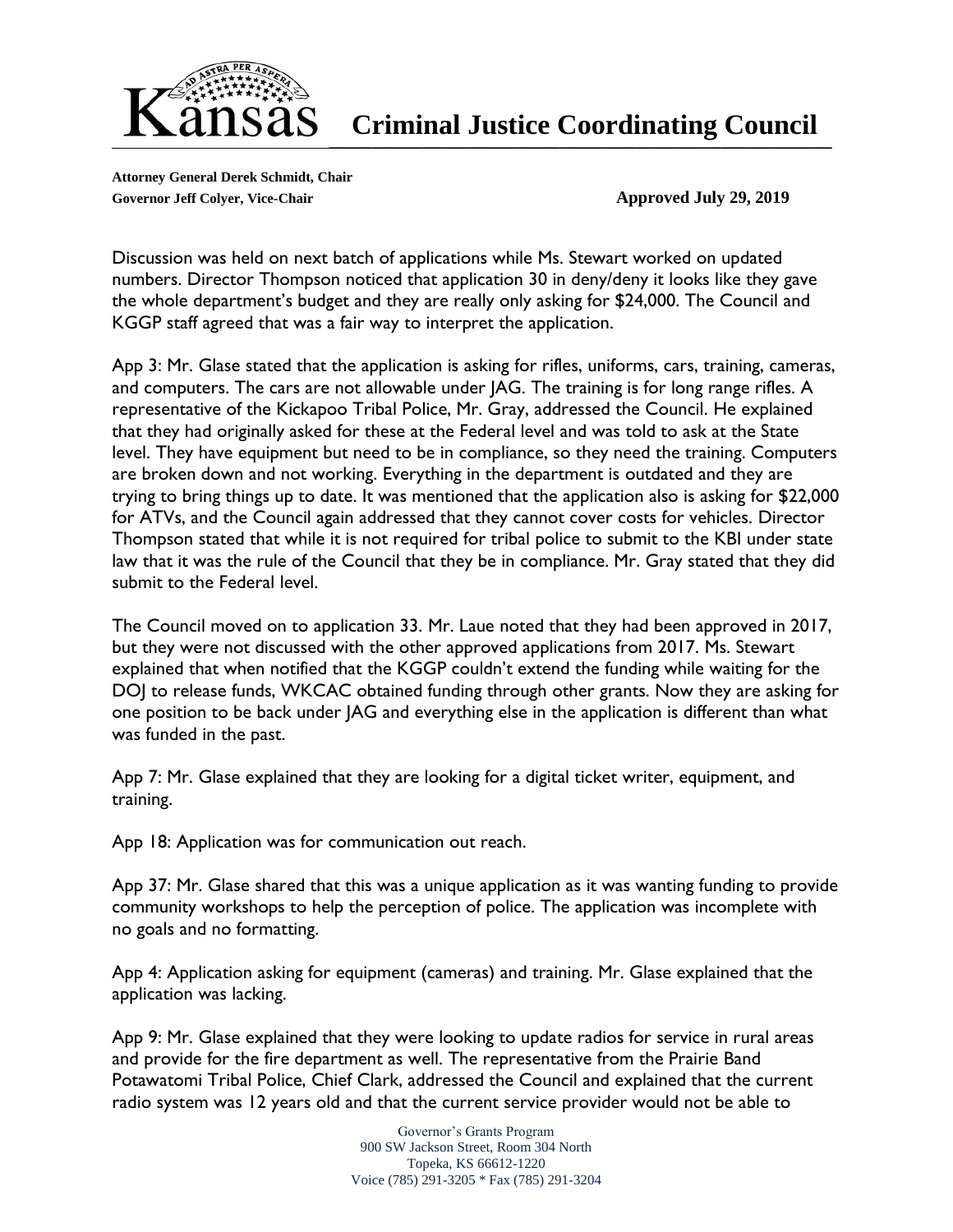

**Attorney General Derek Schmidt, Chair** Governor Jeff Colyer, Vice-Chair **Approved July 29, 2019** 

service them in 9 months. They have asked the tribe to help with replacing infrastructure. There is a worry that it will not get replaced in a timely manner and they would lose the ability to communicate with neighboring communities in emergencies. They also have a lot of reporting functions at the federal level, but state will go through the portal.

App 36: Mr. Glase described the application as containing positions, some with match in certain areas, that support people and for supplies.

App 30: Chair Schmidt reminded the Council that this was the application that they were reducing to \$24,000. Mr. Glase explained that the funding requested was to update their data management system. Director Thompson mentioned that the department hasn't been compliant since 2012, but what they are asking for in the application would help bring them into compliance.

The Council asked the KGGP for amounts and totals if the last 9 were funded. While giving the KGGP staff time to tally the numbers Chair Schmidt addressed the audience in explaining the delay in funding last year and that sanctuary city language would be in the grant documents this time. Mr. Clark with the AG's office, Mr. Cowing, and Chair Schmidt discussed the certification that the state and offices will need to fill out and the deadlines for the forms, who needs to sign what forms, and any repercussions if they are not signed.

With funding totals figured, discussion began again on the applications and if they can be pass through or another stream.

App 3: If removed cars and ATVs, \$99,423, house dispatch \$78,686.

App 33: They have waivers, so can count as passthrough.

App 7: Can be pass through.

App 18: Will need to be discretionary.

App 33: Director Thompson moved that it is funded at the staff recommended level of \$146,582. Mr. O'Brien seconded. Motion carried.

App 7: Mr. Cowing stated that they just need to verify the costs and assure that they align with DOJ thresholds. Mr. Laue moved to approve at that level. Mr. Norwood seconded. Motion carried.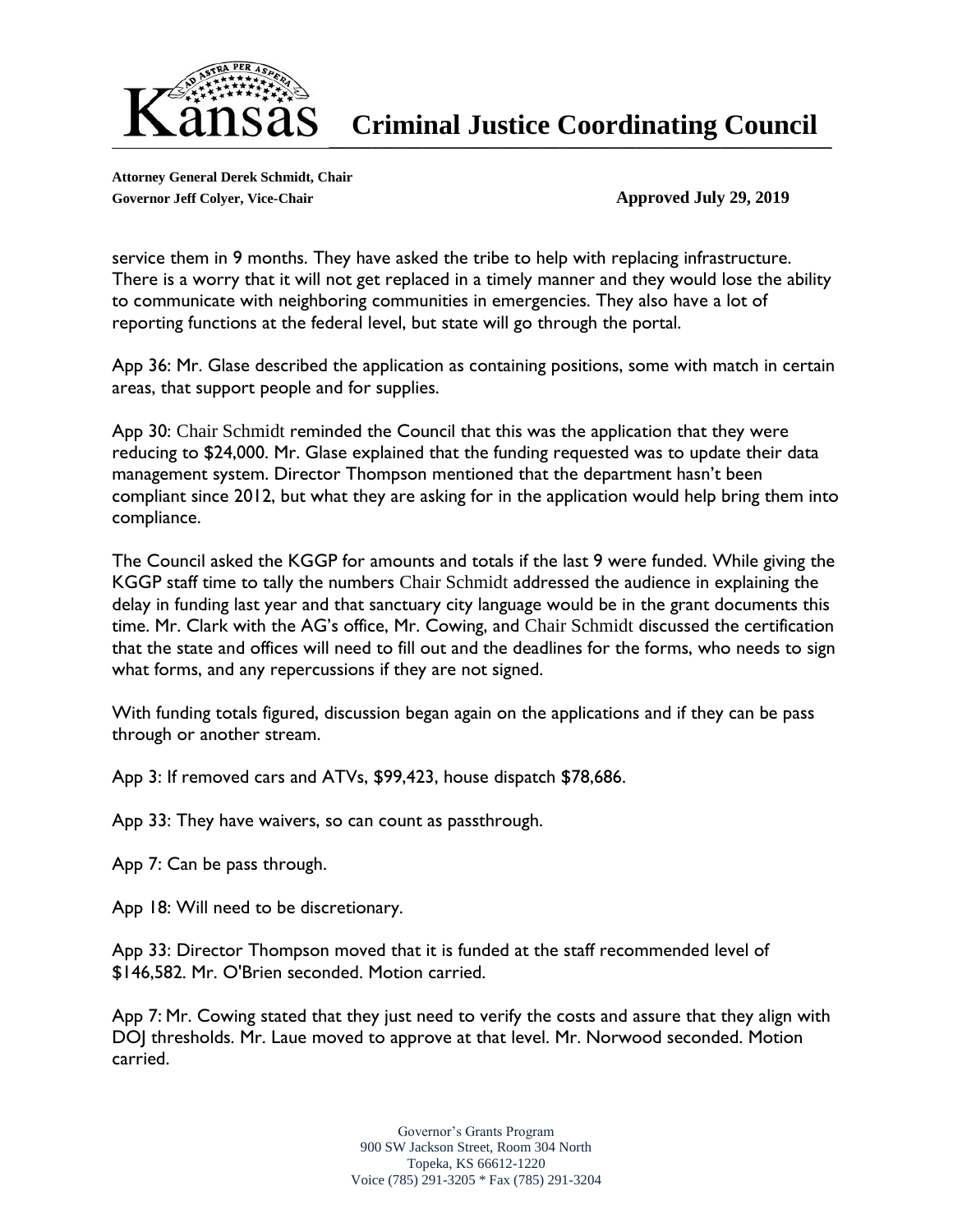

**Attorney General Derek Schmidt, Chair Governor Jeff Colyer, Vice-Chair Approved July 29, 2019**

App 18: Chair Schmidt mentioned they were approved for funding in FY18. Mr. Cowing stated that because of the delays, they accepted money elsewhere. Discussion was held on the amount recommended and the split between passthrough, about 17%, and discretionary. Mr. Norwood moved to approve at staff recommended level. Mr. Laue seconded. Motion carried.

App 37: Director Thompson suggested a pass because of the incomplete application. Mr. Cowing mentioned that due to the amount of money requested, it would be good for the KGGP to work with them on processes. Chair Schmidt stated that the Council would pass over this application, but that the KGGP would talk with them.

App 4: Director Thompson stated there were no strengths in application and they didn't follow instructions. Chair Schmidt said no motion, passing over application.

App 9: Discussion on which stream of money they would be able to be funded from, and if there had been tribal applications previously. It was stated that not since it has been JAG. Because of possibility of it needing to be discretionary, time was given for numbers to be figured. Discussion of using app 36 and app 30 as pass through was had. Ms. Stewart explained that app 36 would be discretionary.

App 30: Discussion was had regarding the application's request for equipment that would make them compliant with KBI while currently being out of compliance with KBI. Director Thompson moved to approve at \$24,000 with contingency that they become compliant with KBI. Mr. Laue seconded. Motion carried.

App 36: There was discussion on explaining the staff positions. Mr. Norwood noted that on this type of application it could be eligible to submit to the Juvenile Grant.

App 3: There was discussion between the Council and the representative from Kickapoo Tribal Police on compliance with KBI, the representative stated he had only been there for 14 months and was unaware of the process and needs. Prairie Band Potawatomi Trible Police offered to help and added that they should be considered a passthrough as a state agency according to the KJJP Act. Chair Schmidt moved to consider application 9 and 3 at their levels.

App 9: Discussion was held between Council and Prairie Band Potawatomi Tribal Police on why asking for grant money and not the tribe covering and on selection of radios. Director Thompson moved to approve funding at request level. Mr. Norwood seconded. Motion carried.

App 3: Discussion was held between the Council and the Kickapoo Tribal Police representative on removing cars, inmate housing contract, and asked questions on the reasoning for the contract with Horton PD for dispatch services and using Brown County for housing inmates.